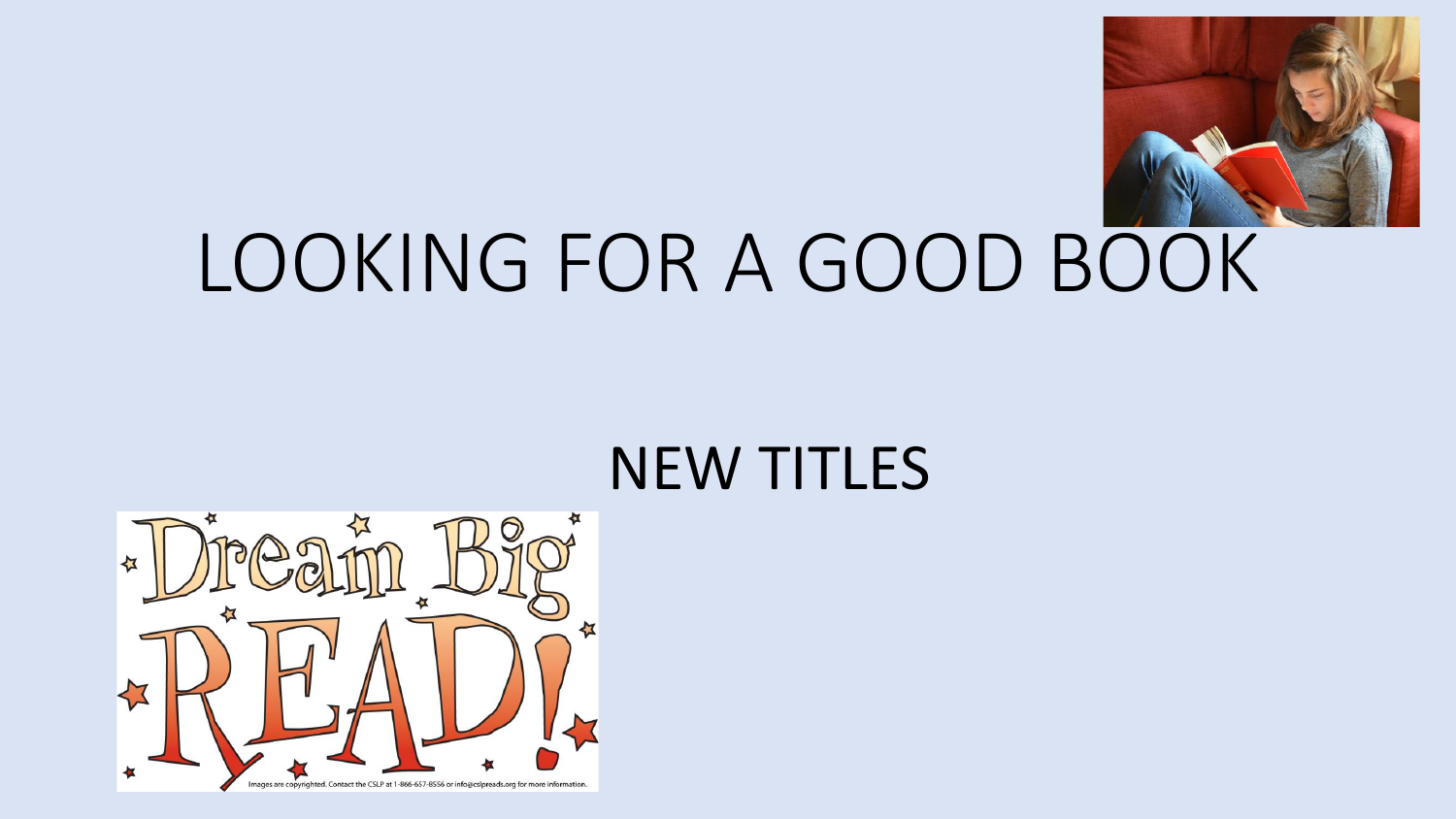### GIRL IN THE PICTURE



• When a popular high school boy is found murdered, everyone is surprised he carried pictures of himself with Nicole Morgan, a shy "music geek" no one knew was close to him. FICTION RL-5.3 IL UG. GENRE— MYSTERY.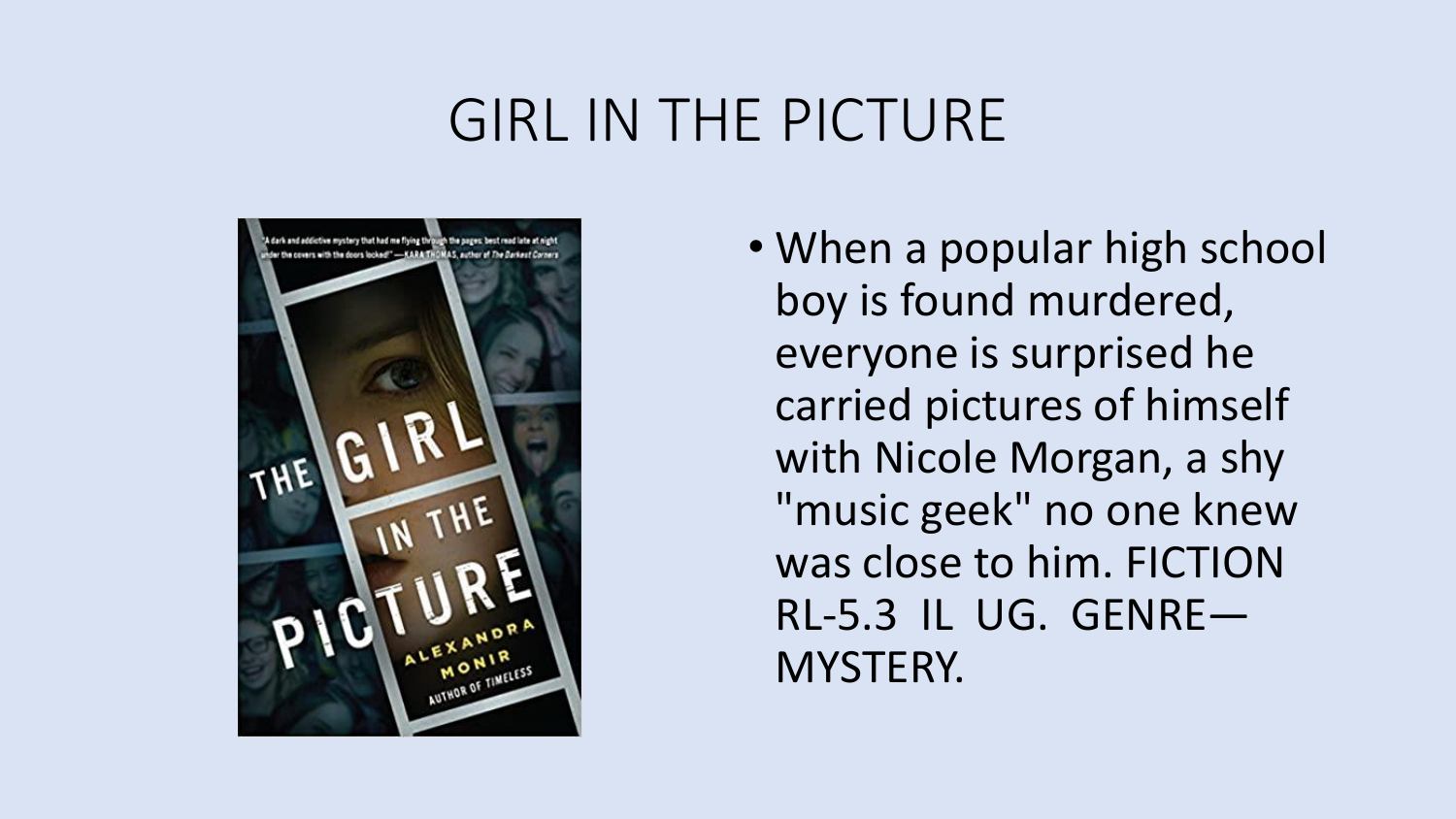### COURT OF SILVER FLAMES



• Nesta and Cassian face their haunting pasts as they search for acceptance and healing in each other's arms. Meanwhile, one of the human queens has formed a dangerous new alliance- Book #4 of the series. FICTION BL-5.6 IL-UG. GENRE-FANTASY.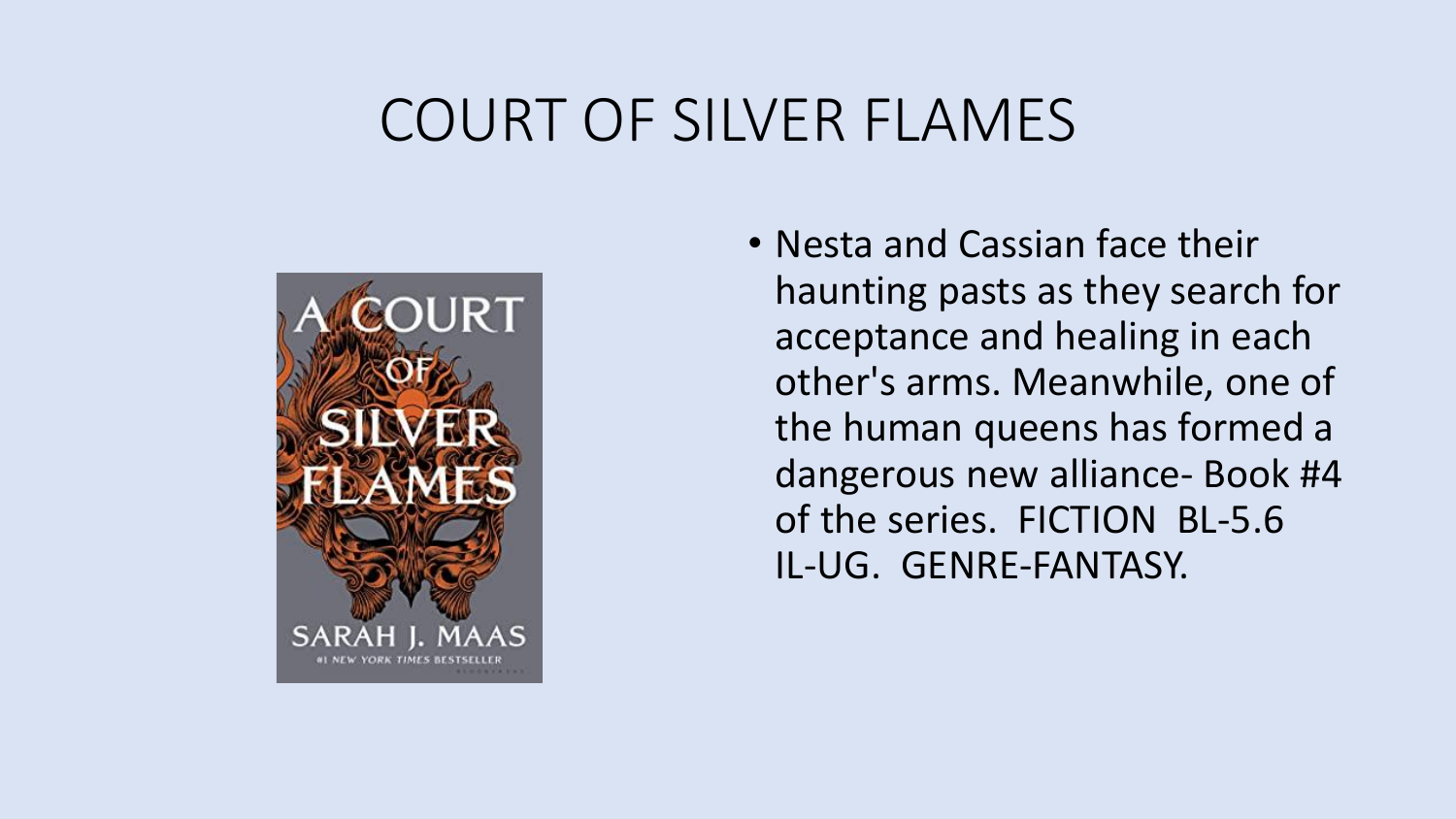#### MEET ME AT HALF COURT.



•**All's fair in love and sports… until her boyfriend comes home. FICTION—GENRE-ROMANCE**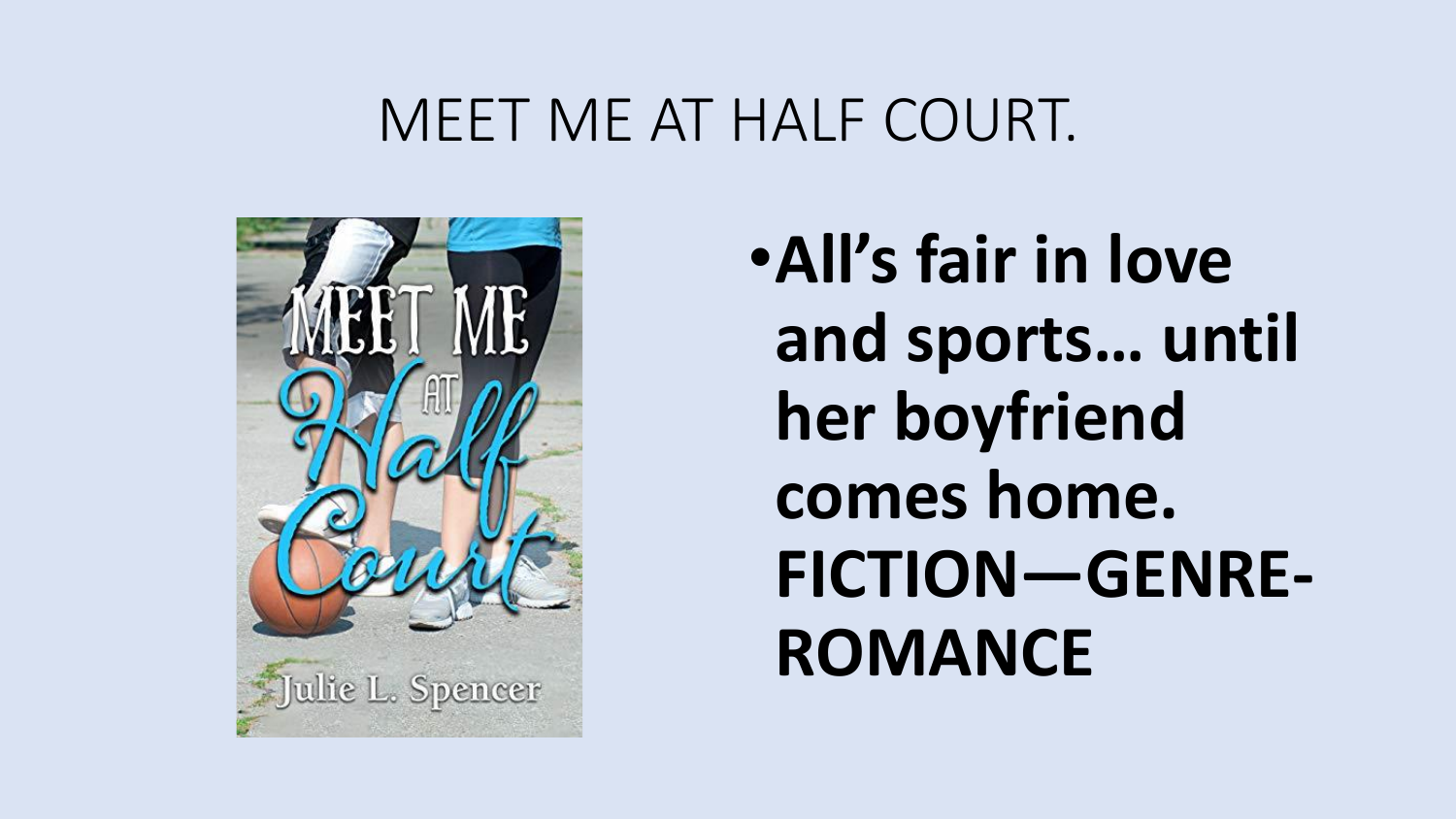# IN THE WOODS.

•



Twenty-three year old Cassandra Draper is the latest **victim** of the **serial killer** police have dubbed 'The Magician', due to his ability to make women disappear.

- Abducted and drugged, he takes her out into the middle of nowhere, where he chains her to a tree trunk.
- She thinks things can't get any worse, but a freak accident renders her completely **alone**.
- And no one knows where she is. FICTION—IL ADULT. GENRE-HORROR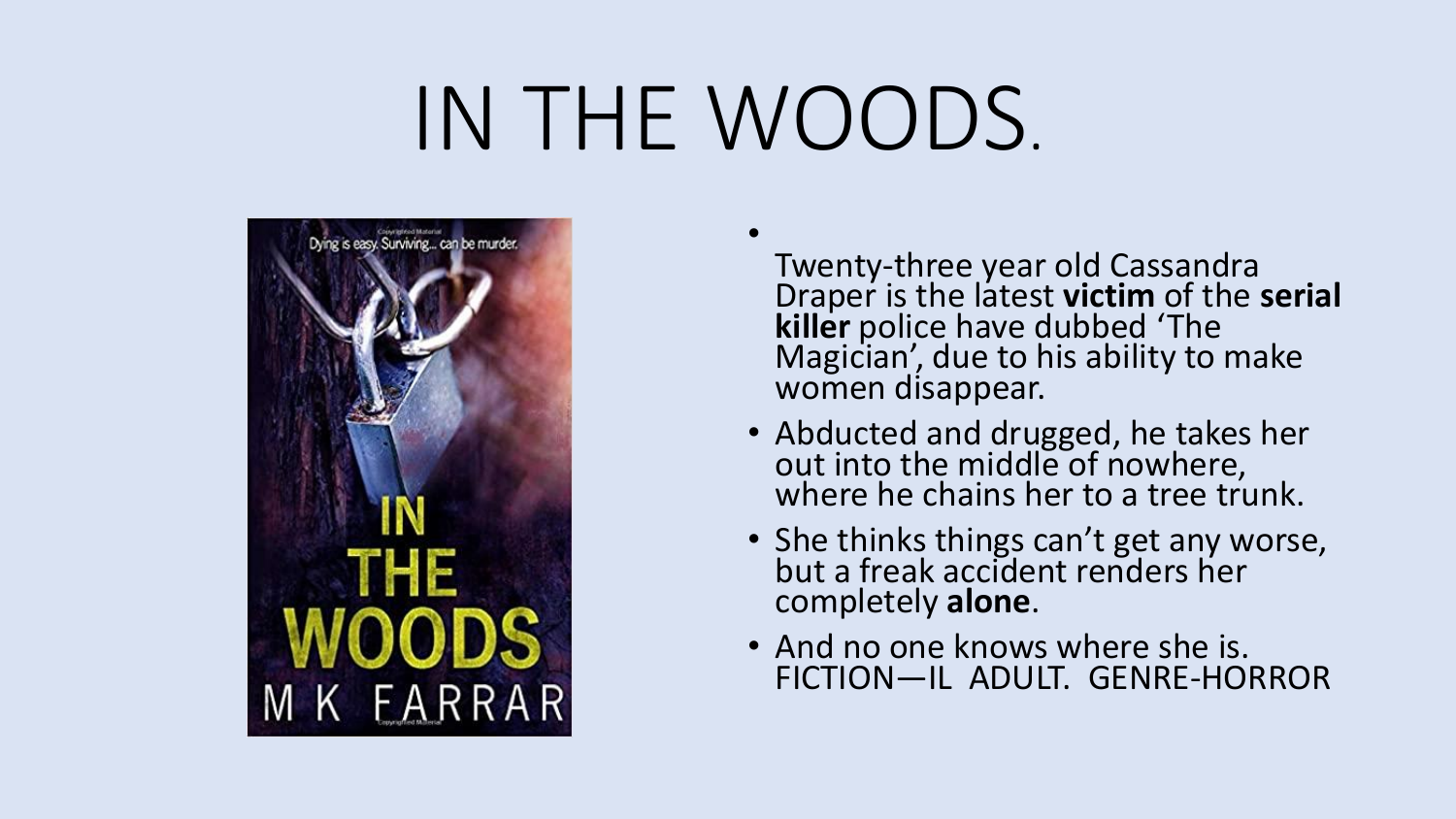# LIST OF CAGES.



• A poignant, hopeful story about loss, grief, abuse and the power of friendship. You'll never forget the first time you met Adam and Julian as Adam, a high school senior rescues Julian from an abusive situation. FICTION- RL-4.6 IL UG GENRE-REALISTIC FICTION.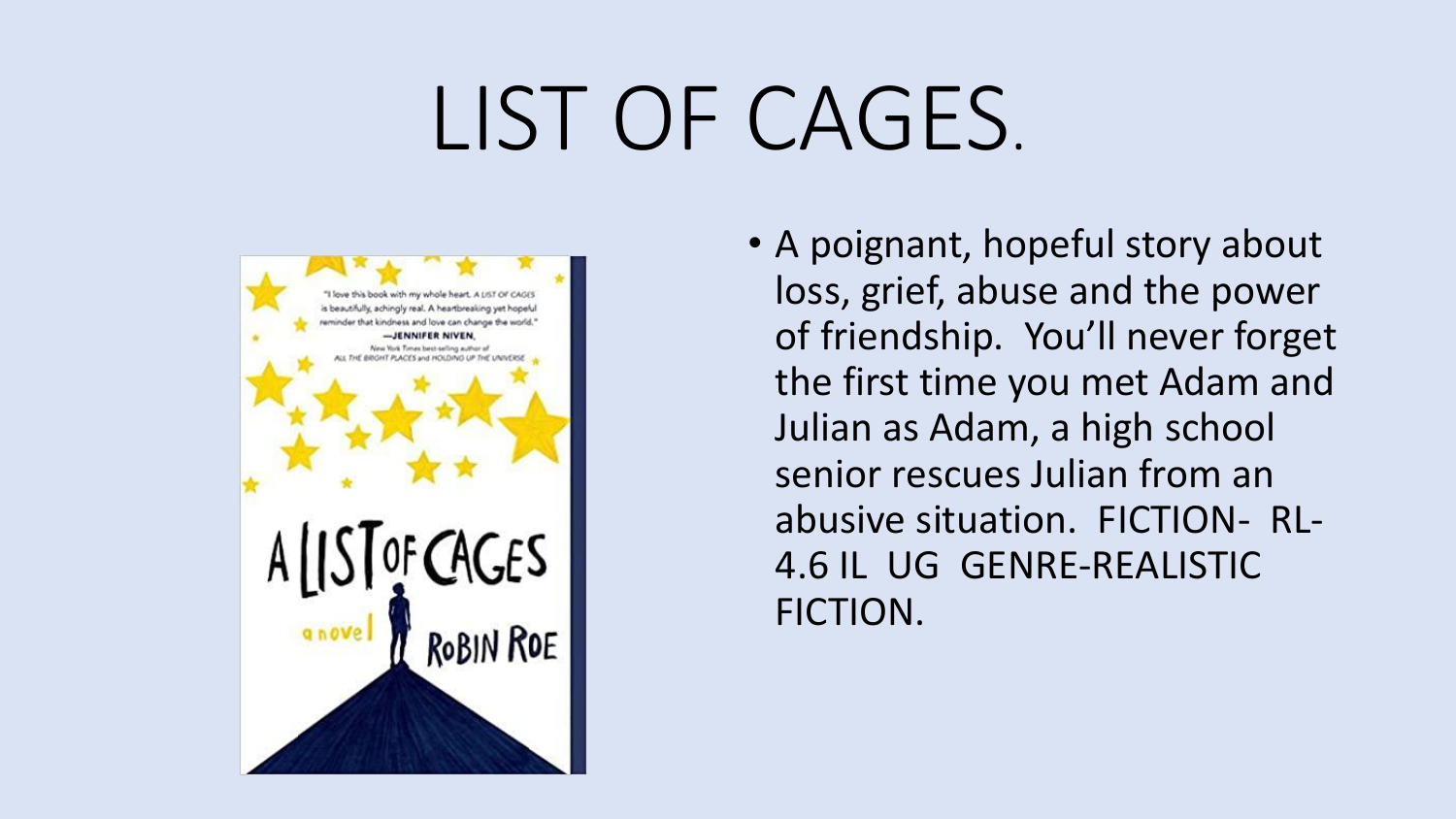# CASTER



• When Aza comes across a secret invitation, she decides she doesn't have much to lose. She quickly realizes that she's entered herself into an underground casting tournament, and the stakes couldn't be higher. FICTION RL 5.5 IL MG+ GENRE FANTASY.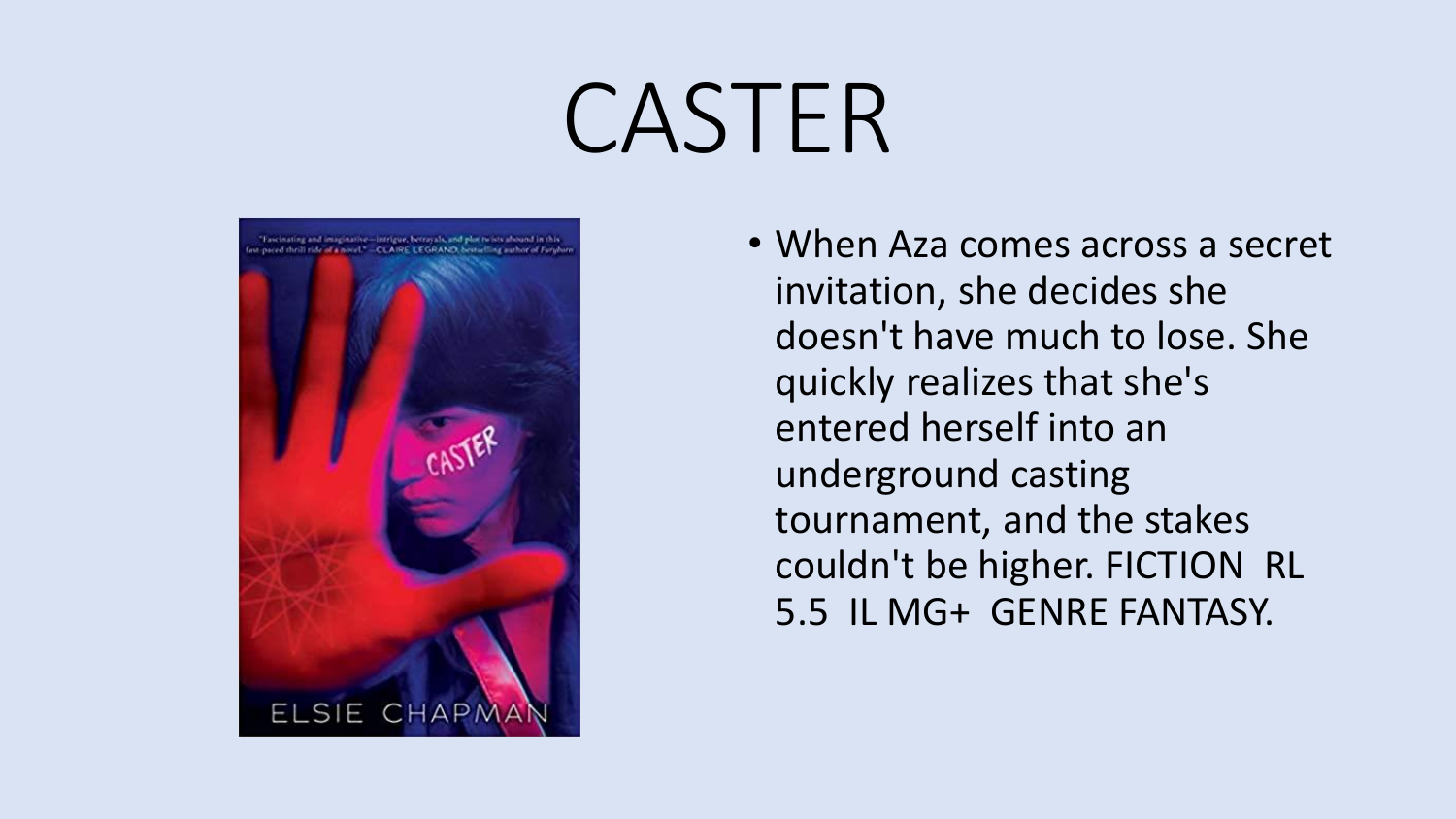## MAKING A PLAY



• In small-town Alabama, highschool senior Ryker, a player on and off the football field, falls in love with a deaf girl who lives with her overprotective twin brother and bigoted father. -- FICTION RL 4.5 IL UG GENRE-ROMANCE.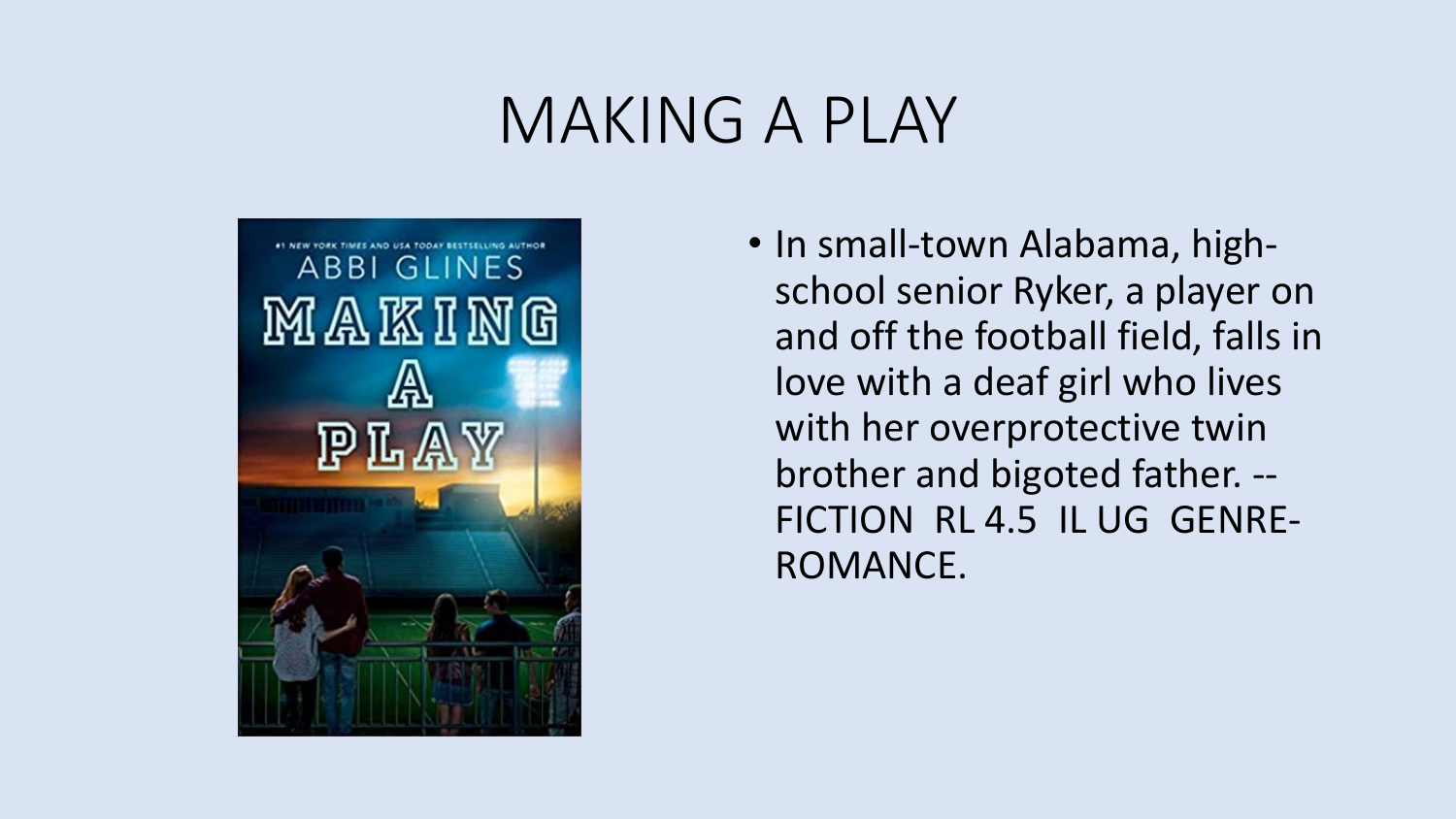# GREAT FALLS



• After tours in Iraq and Afghanistan, Shane's brother returns with severe PTSD. Shane accompanies his brother on a camping trip that becomes a dangerous and life-risking journey.—FICTION RL 4.9 IL UG GENRE REALISTIC FICTION OR ADVENTURE.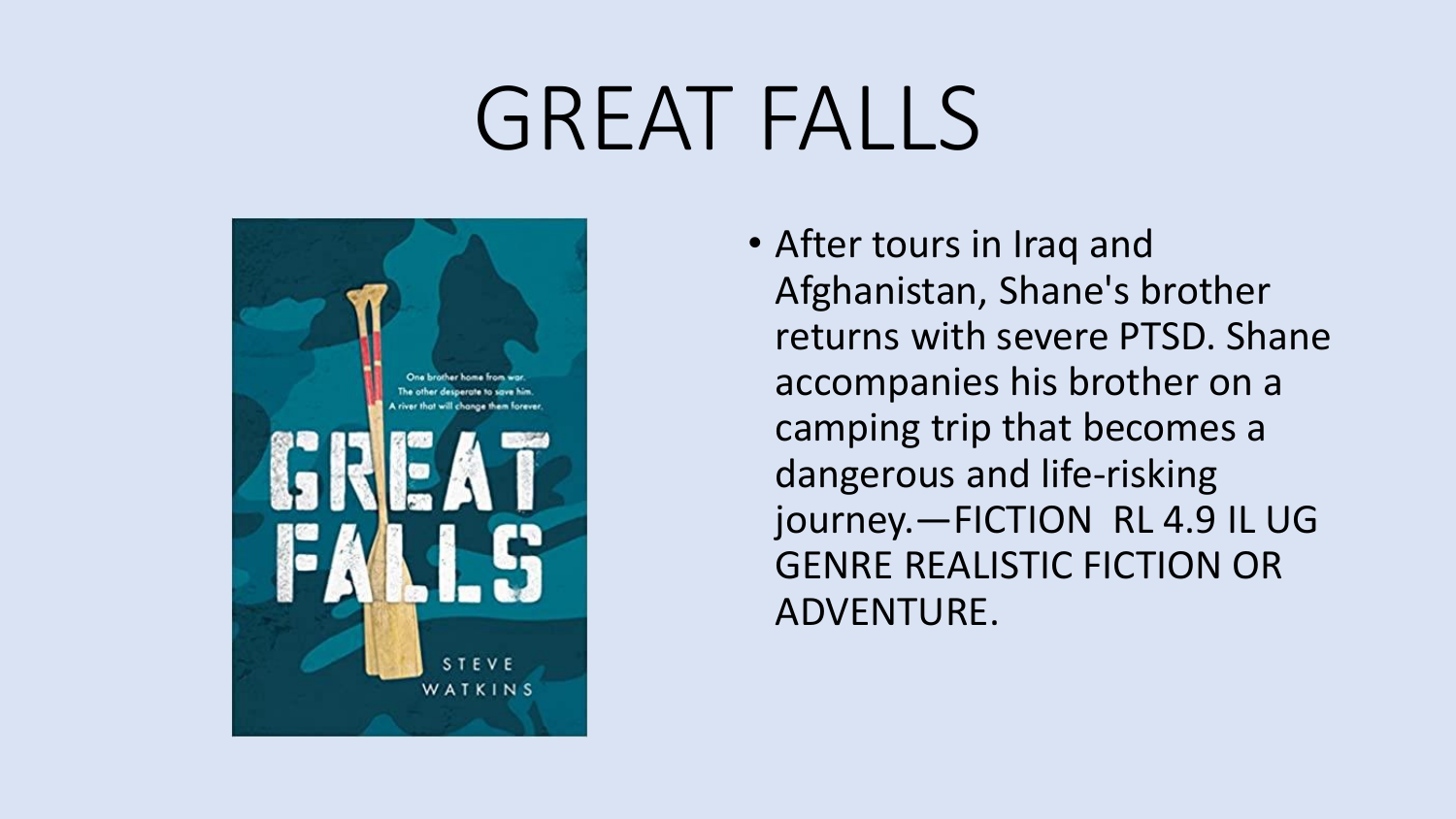## DARK DESCENT OF ELIZABETH FRANKENSTEIN



• The events of Mary Shelley's FRANKENSTEIN unfold from the perspective of Elizabeth Lavenza, who is taken in as a child by the Frankensteins as a companion for their volatile son Victor.— FICTION RL 5.5 IL UG-GENRE HORROR STORIES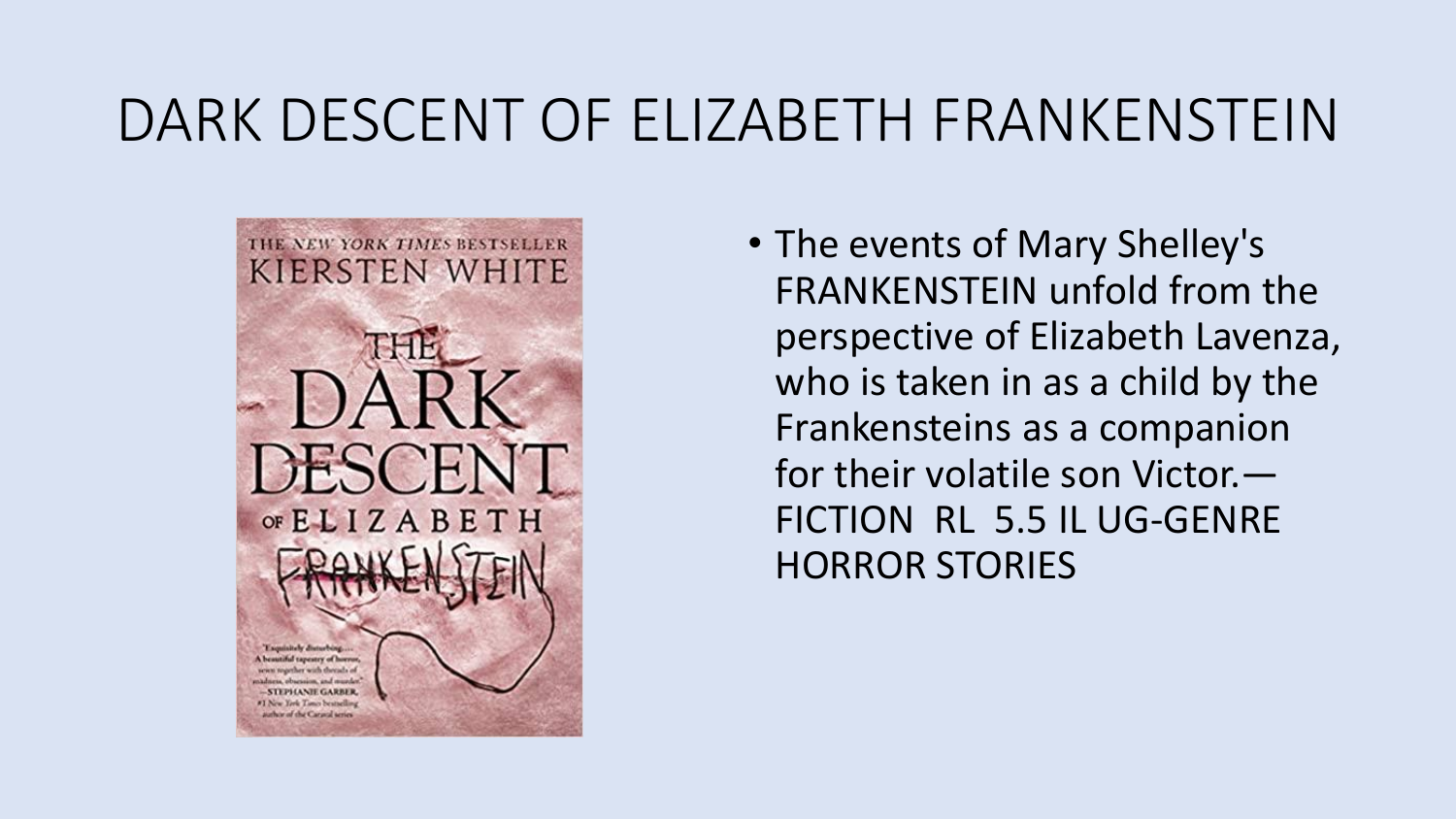### ON PILLS AND NEEDLES



When Rick Warner found himself searching abandoned buildings and dangerous streets looking for his missing son, he had no idea that the synthetic, pill-form heroin that had insnared his son was already killing so many. This is his story to save his son from Opioid Addiction. NON-FICTION IL ADULT.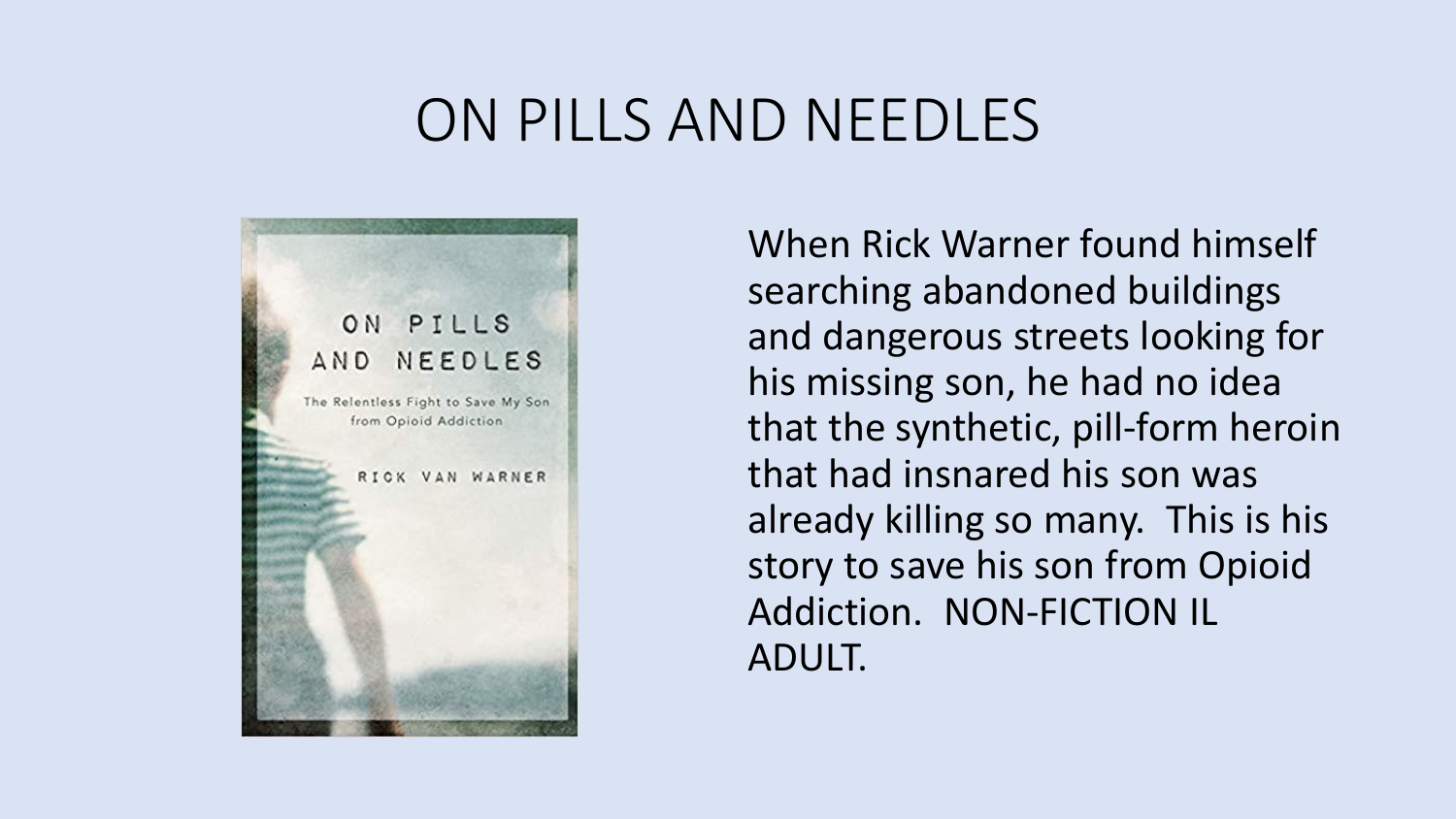# BURIED SINS.



Had her brans-new husband been involved in something shady? Before Caroline could confront him he was killed in a car crash-so so it was claimed. Thus began a mystery that also involved her with the handsome police chief. IL UG FICTION GENRE ROMANCE OR MYSTERY.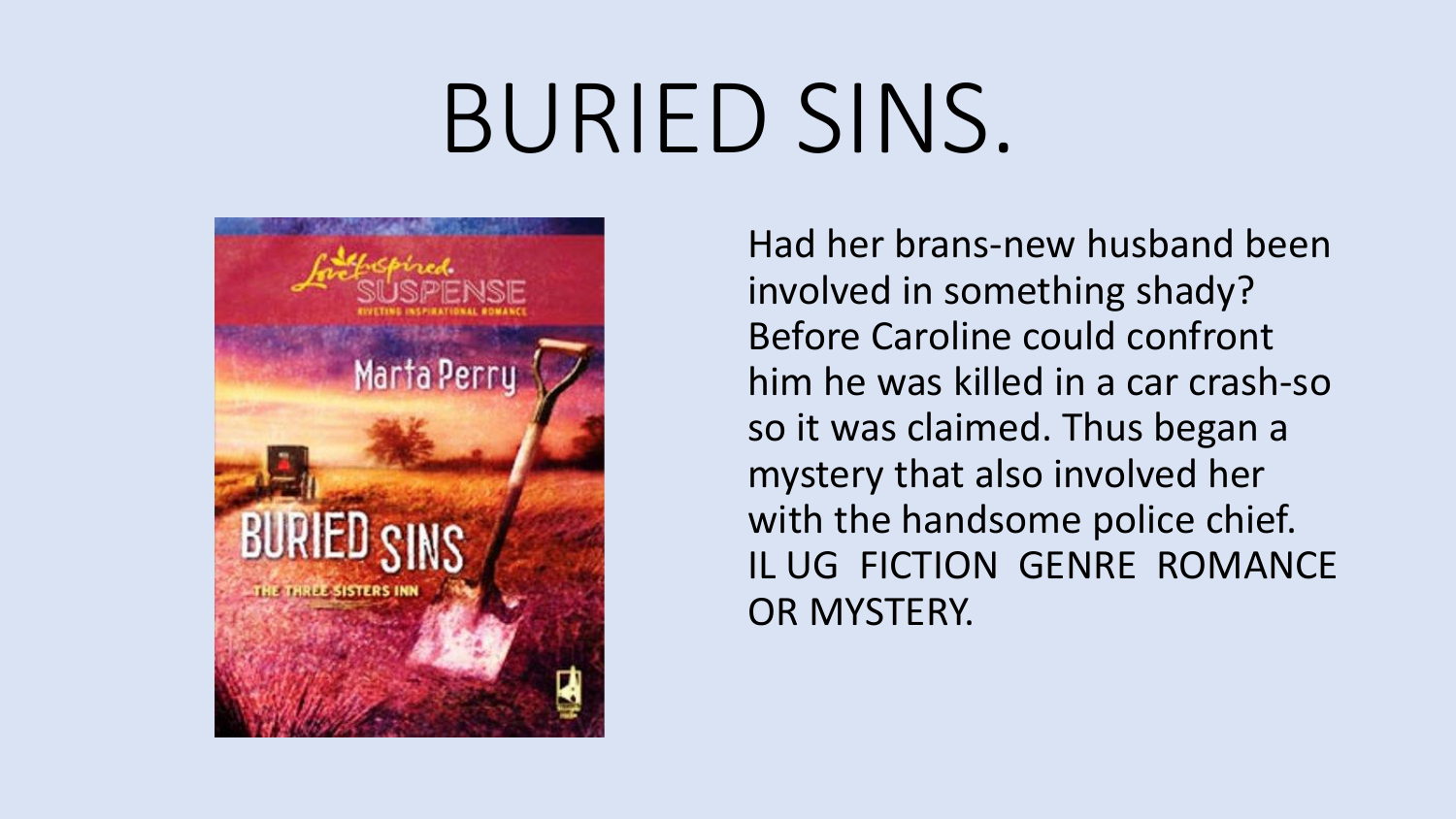## TRAIN NEAR MAGDENBURG. ABRIDGED ED.



• True story of the rescue of a Holocaust Death train in WWII-I survived because of many miracles. But for me to actually meet, shake hands, hug, and cry together with my liberators—the 'angels of life' who literally gave me back my life—was just beyond imagination. NON-FICTION IL. Gr. 9-adult.